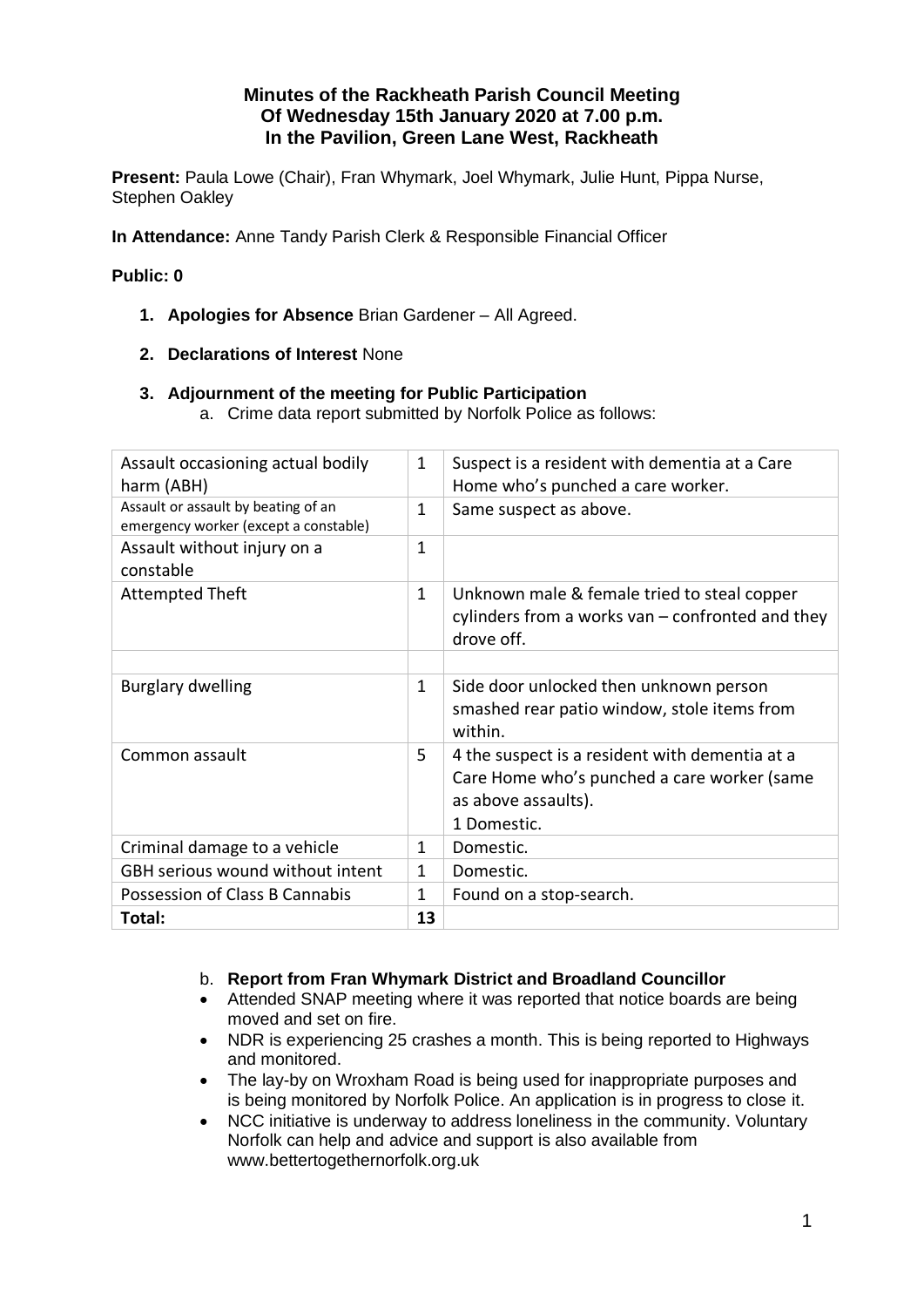- £122million being invested in Special Educational Needs. Plans to build 3 or 4 schools with 500 places and 142 places attached to mainstream schools.
- BDC consultation GNDP has commenced to look at site allocation over the next 2 years. Allocations up to 2038. All details are on the GNDP website.
- **4. To approve the minutes of the Parish Council meeting of 18th December 2019.**  The Parish Council deemed these to be a correct and accurate record of the meeting. **All agreed**.
- **5. To receive a report of any matters arising from the minutes not on the agenda and the Clerk's report.**

Minute Item 6.3 from the meeting on 18/12/2019

The Youth Council proceeds have been located and the total will be moved to a separate account. The outstanding funds to be moved into the Business Premium Account. To total £16,626.10. **All agreed**. It was also agreed that all past financial records relating to the Youth Council balance and subsequent events showing income and expenditure, profit/loss should be passed from the PLC Committee to the Finance Committee to review and to work with the Clerk to ensure accounting software can be bought in line with the separation of these funds. Bank accounts will also be renamed to enable a clearer understanding." **All agreed**.

- **6. To receive the minutes of the Parks and Leisure Committee meeting of 8 th January 2020 to include progress updates and recommendations concerning:**
	- a. Jubilee Park Pocket Park Funding. The application has been submitted and a response is awaited.
	- b. There has been an enquiry for rental of the MPSA for dog training for 2x 30 minute sessions per week. The green space behind the Pavilion was considered but it was felt this should be kept sanitised for a children's play area. The MPSA could be trialled for this purpose to see if there is an appetite locally for this. It was suggested a minimum booking of one hour at a cost of £10 be made available on Monday or Sunday. **All agreed**.
	- c. Wroxham Youth FC have asked about upgrading the MPSA. They have been told that the Council won't be able to fund this for at least another 2 years.
	- d. Rackheath Live is being considered to be held at the Pavilion but the car park at the bottom of Stracey Field needs reinstating for event parking to adhere to heath and safety requirements. Costings for this are being pursued. **All agreed** to obtain prices and consider the project.

## **10. Nursery provision** – *Chair took the item early*

The Council to consider leasing a 12-metre area of land to the rear of the function room for the placement of the nursery. Ms Cooper would also like the Council to consider renting the whole space. **All objected**. The original proposal to site a 12 metre cabin was discussed. This would only reduce the area by 1/3 leaving 2/3 available for hirers of the hall to use and for the eventual installation of play equipment. **All agreed** in principal but the change in provision will need to be reviewed by the Finance Committee. **All agreed**.

## **7. To consider the following Planning Matters.**

- a. 20191909: Change of Use from Two Offices to Beauty Studios Location: 9 Mahoney Green, Rackheath, NR13 6JY Application Type: Full Planning. No objections raised.
- b. 20191984: Single Storey Extension to Rear/Side Location: 1 Eva Road, Rackheath, NR13 6PE Application Type: Householder. No objections raised.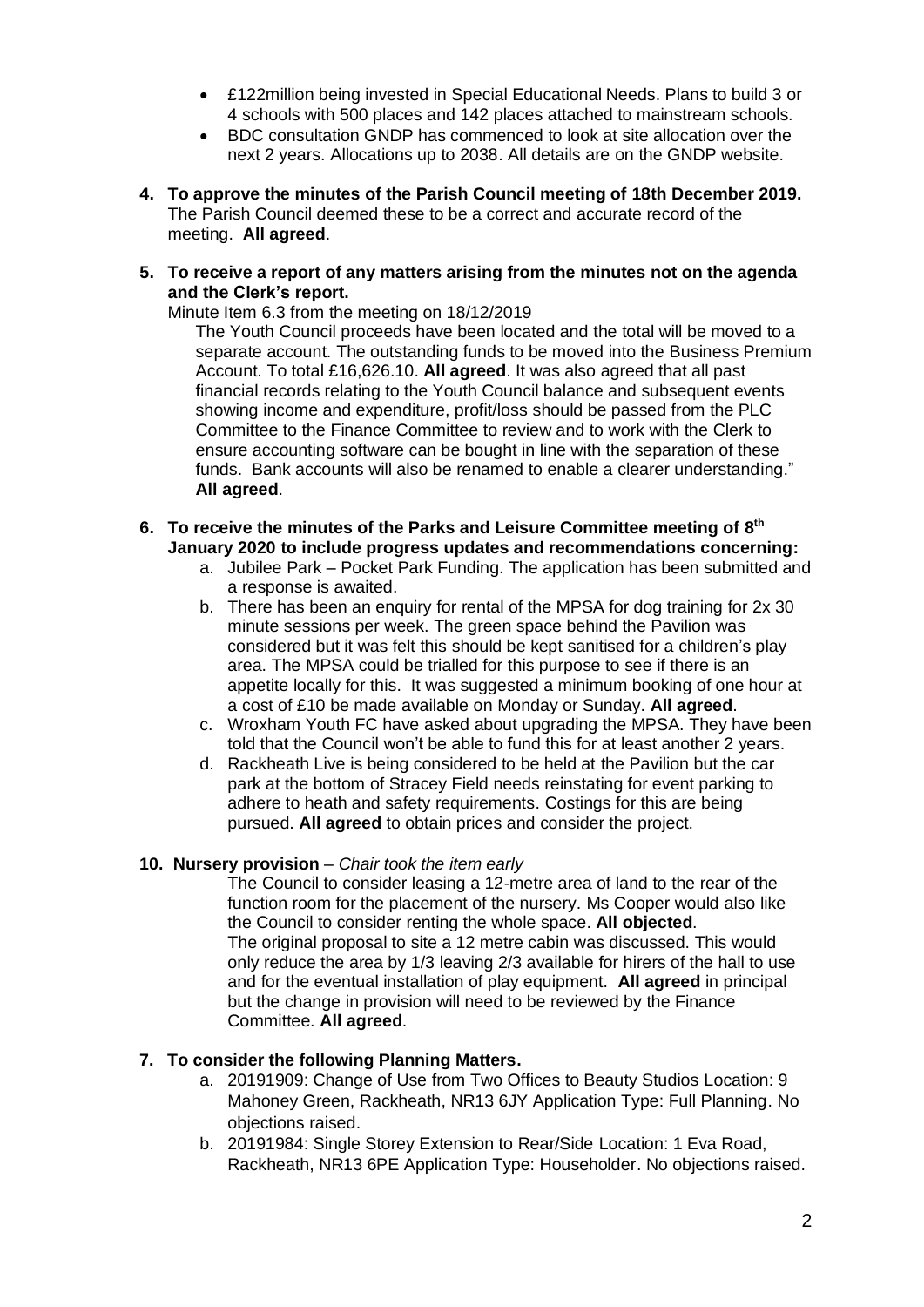- c. 20191513: Erection of 4 x Two Storey Dwellings Location: Old School Playing Field, Green Lane West, Rackheath, NR13 6LU Applicant: Mr Dennis Jeans. Concerns raised regarding parking; BDC have turned it down.
- d. 20160498 Barratt David Wilson Homes development on Salhouse Road that straddles the boundary with Sprowston Parish. Objections have been raised against the Neighbourhood Plan and it is recommended that the Clerk arranges a meeting between the Planning Committee and the developers. **All agreed.**
- e. Update on progress with development in GT16. Ben Burgess at BDC reports no further progress at this stage.
- **8. Report from the Finance Committee of 3rd January 2020 regarding the review of the Bowls Club fees and 2020 Lease Agreement.**

The Council to consider and agree recommendations relating to 2020 hire fees and Lease Agreement. Changes proposed were to add an annual review date of  $31<sup>st</sup>$ January and to make clear that the Bowls Club must park on the land adjacent to the green, behind the Pavilion. **All agreed**.

# **9. Accounts**

- a. To approve Payments as per the payments list attached. **All Agreed.** Julie Hunt asked for a more cost-effective printer to be looked into as there has been £35.00 spent on printer ink in a month.
- b. To note the monthly bank reconciliation to 31 December 2019 and budget update. **All agreed**.
- c. To accept the payment of work to the track leading to the overflow car park authorised under the Clerk's emergency delegated powers. **All agreed**
- d. To approve a request from the Clerk to attend Financial Year End training with NPTS on 4 March 2020 costing £44.00. **All agreed**
- **11.** How to deal with communication to the public using different mediums of communication including the issue of rebranding the Council. In particular to consider:
	- a. Do we agree with each committee having a logo or should we have a central logo that represents us as a united Parish Council rather than individual groups?
	- b. How should we communicate the change in name and what it means e.g. write up piece for local publication, Facebook, Flyers etc.
	- c. What correspondence, website etc needs to be changed, who needs to be notified. Bank account changes required.
	- d. How we will plan the rollout of this change

It was discussed that lots of the administrative changes should be made in the background and commence now. Pippa suggested a Communication Committee be set up to look at all the areas which need changing. The Parks and Leisure logo is modern and easily reproduced so this would work for the Community Council as a whole. Different logos for each Committee was not favoured. The change should take place on 1 April to coincide with setting up the new financial year. A formal announcement can then be made at the AGM in May with a formal statement from the Council to be made giving reasons for the change. **All agreed**.

Better use to be made of the Parish Council Facebook page for communicating with the community. The Clerk to look into the account set up and set up access.